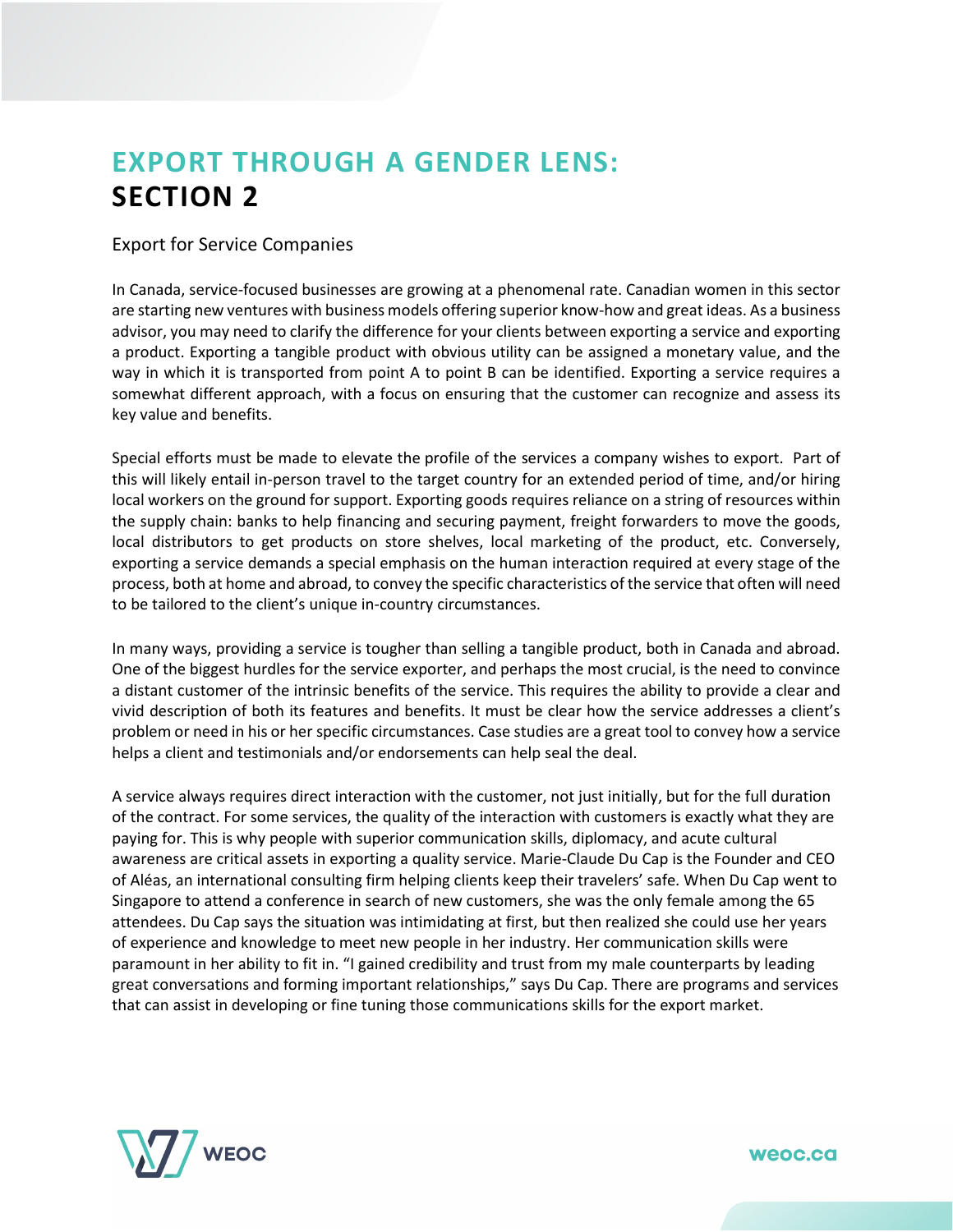Generally, if a company is successful in the domestic market, the natural progression is to offer the service in foreign markets. However, before expanding internationally, a full assessment of the export readiness of the company must be made to determine the steps necessary to prepare for launch. Staff, time, financial, and legal resources will factor into a company's export readiness. Management must be committed to export expansion and employees must be included in the discussion as they will obviously be impacted. The business and marketing plans will need to be updated to include the exporting component with clearly defined goals and new strategies and tactics, first of which are the financial implications.

The intangible nature of exporting services can make financing more difficult. The value of services is often more difficult to assess in terms of applicability in foreign markets. Intangible services cannot be used as collateral in financing various aspects of export operations. It is also more challenging to protect intellectual property and to adapt services to specific cultural preferences or different standards and regulations outside Canada. But it can be done.

## **WHICH SERVICES ARE BEST FOR EXPORT?**

As with a product, if your client's service is a success in Canada, it is likely a suitable candidate for export markets, however, research will be required to determine the best fit for the chosen markets. The service will have an advantage if it is relatively unique and difficult to come by in the target market. Highly skilled and specialized services such as trade consultants, intermediary export services, professional services, healthcare, and information management technology offer infinite export opportunities.

Expanding globally will require confirming whether Canada has a **[free trade agreement](https://youtu.be/TD0sDTtqrBg)** with the country in question. If an agreement does exist, it is important to examine the market access conditions for the service in the schedule of commitments. Trade agreements may cover trade in services in key sectors and often reduce or even eliminate barriers for exports in those sectors, thereby creating better export conditions. Examples of such key sectors include financial services, telecoms, maritime transport, professional services, and digital trade.

### **STEPS TO CONSIDER WHEN EXPORTING A SERVICE:**

**Step 1:** Your client must understand how to export their service. There are different ways to export a service to a market outside of Canada and these include:

- **Cross-border supply of service** is defined for service flows from Canada into another country. Only the service itself crosses the border. This type of service is often associated with communications advice, such as consulting services or marketing and professional services such as web design, translation, architectural, and accounting services.
- **Consumption of services abroad** refers to situations where a company is supplying a service in Canada to a foreign customer. An example of this would be if a U.S. customer travelled to Canada and used a rental office space temporarily to work during that time.

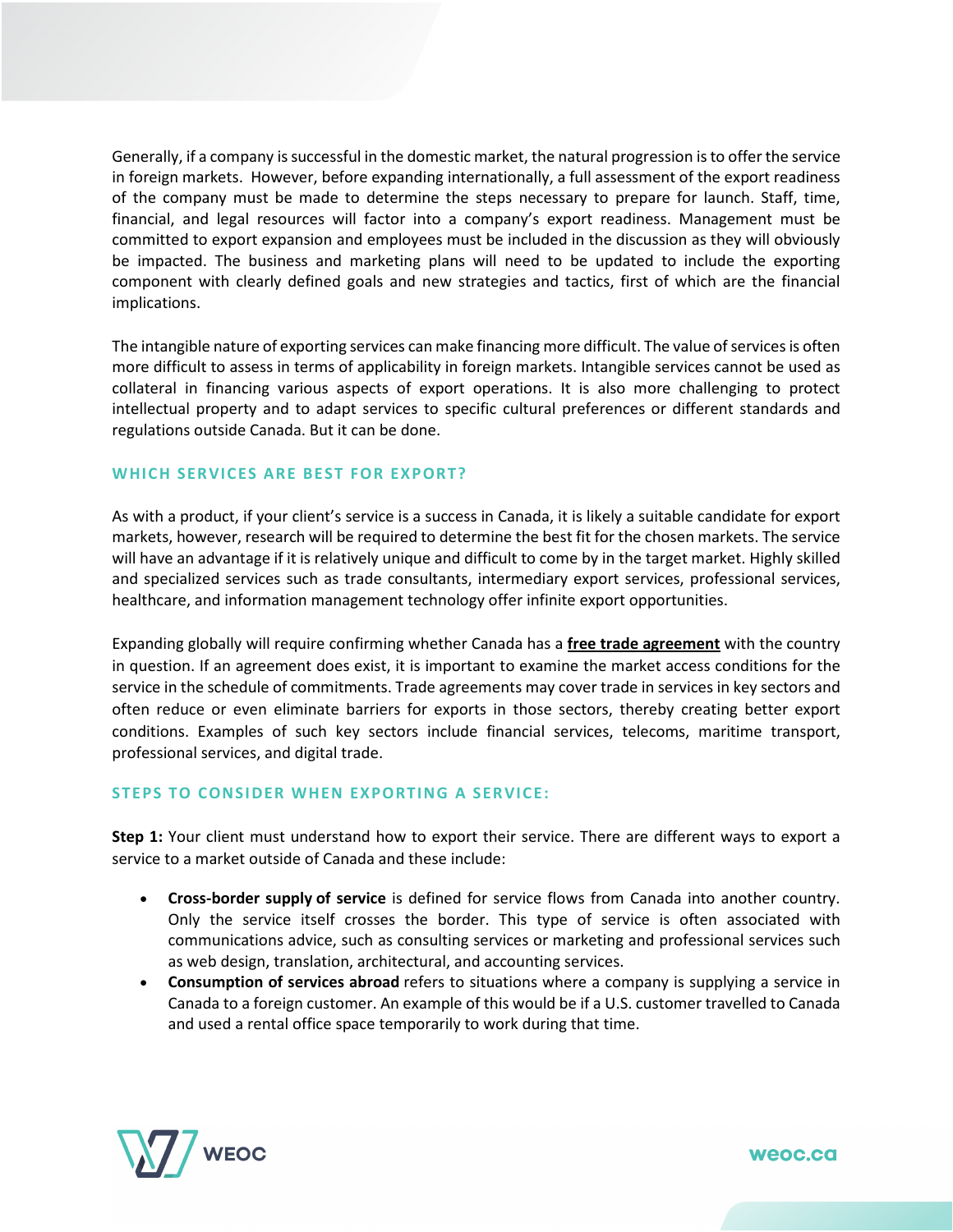- **Commercial presence** implies that a Canadian business establish a presence, including through ownership or lease of premises in another country to provide a service. An example would be an entrepreneur expanding into the U.S. opens a local office, an affiliate, or subsidiary in the market. Sectors in which this form of service is common are financial services, healthcare, telecommunication services, and environmental services.
- **Presence of natural persons** abroad is when a Canadian business owner or one of their employees travels to a different country on a temporary basis to fulfil a service contract. In addition, independent professionals who are self-employed fall under the "presence of natural persons" abroad. Sectors which often supply services via employees abroad include ICT services, and engineering or professional services.
- **Foreign direct investment** is the establishment or acquisition of a foreign company abroad. When planning an investment in a foreign market, the country that your client wants to invest in may apply certain limitations and may also offer investment grants. They should contact an investment promotion agency in the country in which they want to invest, a local tax adviser or a lawyer for setting up an investment contract.

**Step 2:** Your client should select a new export market, assess business potential and the competitiveness of their services. This research should include identifying potential buyers and possibly an agency or partner to support them in the formalities of the export process such as preparing contracts, checking payment conditions, creditworthiness of the buyer, and capital transfer restrictions in the country of the buyer. Partnering or affiliating with a reputable local service supplier can be an effective way to do business in a foreign market and can provide benefits such as: knowledge of market opportunities, key players, challenges, required local qualifications and accreditations, and established contacts that could become potential clients.

Once they have selected one or more target markets, the next step is to identify potential trade partners and business contacts who can be found through attending **[trade missions/fairs](https://youtu.be/U75nKZpzESs)**specifically organized for buyers and sellers to meet. For example, conferences focused on supporting diverse suppliers provide opportunities for networking and finding potential in-market partners.

### **TIPS TO FINDING NEW MARKETS AND POTENTIAL CUSTOMERS:**

- Use a strategic approach to exporting and start with a commitment to one or two markets.
- Use a variety of market indicators to evaluate market potential. Research various industries and products where your client's service can be used. Has Canada concluded a **[free trade agreement](https://youtu.be/TD0sDTtqrBg)** with the country your client is considering?
- Consider countries where your prospective clients are selling their own goods or services?
- If your client receives an unsolicited inquiry from a potential foreign partner or franchisee, take the time to understand if the market is right for your business.